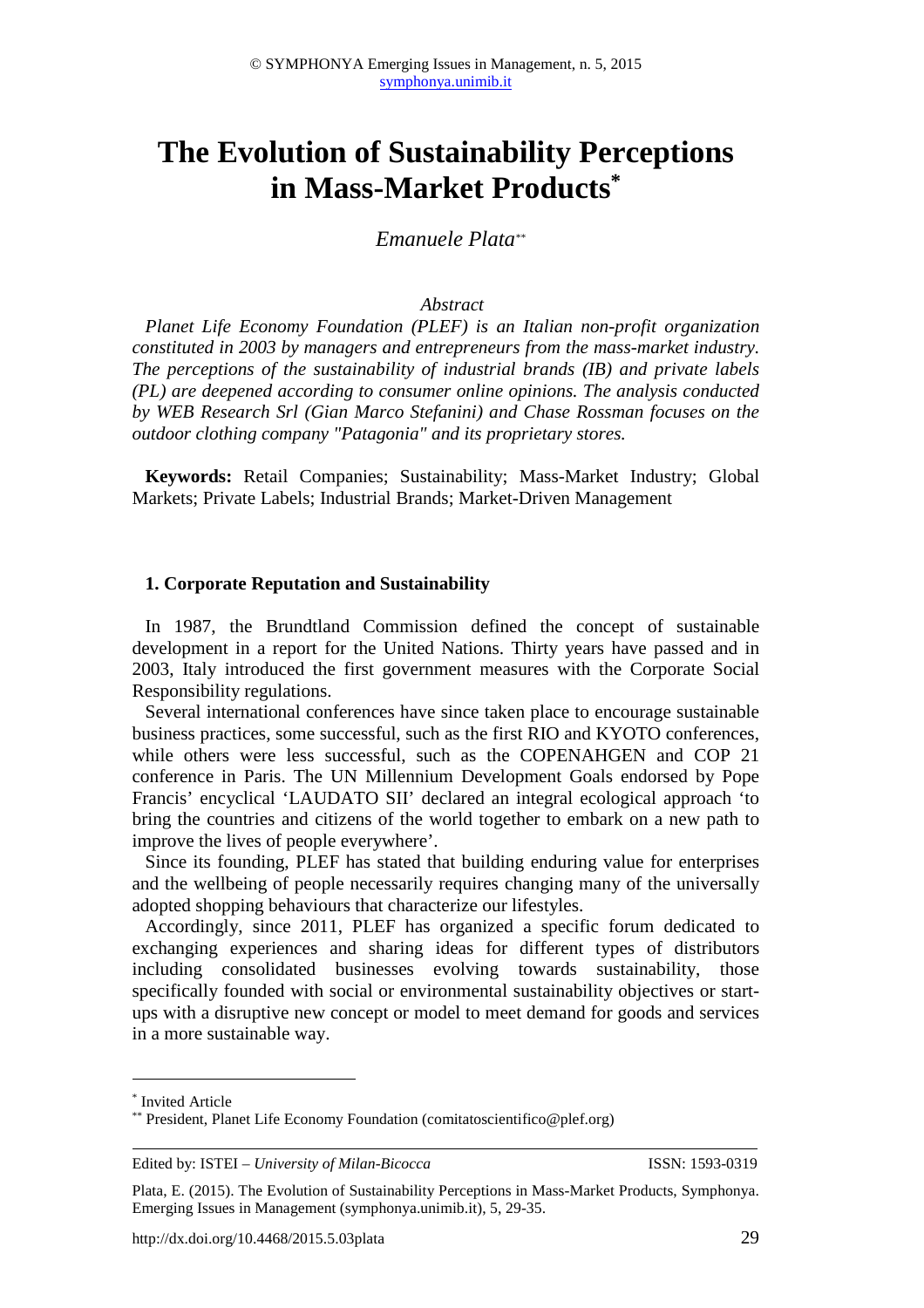This event is known as the GREEN RETAIL FORUM and follows the trends in the sustainability reputation of mass-market companies through monitoring the online opinions of consumers. According to Italian internet users, the positive sustainability ratings for retailers (80%) exceed those of manufacturers (60%). The data from a web study conducted on how the online population feels about industrial or retailer products sold in 16 chain stores between 2012 and 2015 consists of 699 million opinions related to industrial brands (not however referring to sustainability issues) and 172 million opinions on retail brands concerning the same generic issues. Instead, opinions on sustainability issues numbered 59 million for industrial brands (IB) and 80 million for private labels (PL) relating to 157 categories of products and 17,500 own label products.

|                  | % Opinions | % Opinions                | % Opinions | % Opinions |  |
|------------------|------------|---------------------------|------------|------------|--|
|                  | PL         | IB                        | <b>PL</b>  | IB         |  |
|                  | 01/06/2015 | 01/06/2015                | 01/06/2012 | 01/06/2012 |  |
|                  | 31/12/2015 | 31/12/2015                | 31/05/2015 | 31/05/2015 |  |
|                  |            | PRIVATE LARGE             |            |            |  |
| Carrefour        | 67         | 33                        | 65         | 35         |  |
| Lidl             | 59         | 25                        | 58         | 28         |  |
| Auchan           | 58         | 39                        | 56         | 42         |  |
| Slunga           | 55         | 51                        | 53         | 53         |  |
| Eurospin         | 51         | 44                        | 49         | 46         |  |
| Iper la Grande I | 22         | 37                        | 20         | 40         |  |
| <b>TOT</b>       | 312        | 229                       | 301        | 244        |  |
|                  |            | <b>ASSOCIATIVE LARGE</b>  |            |            |  |
| Coop             | 80         | 69                        | 77         | 73         |  |
| Conad            | 49         | 65                        | 76         | 68         |  |
| Selex            | 48         | 51                        | 45         | 55         |  |
| <b>TOT</b>       | 177        | 185                       | 198        | 196        |  |
|                  |            | PRIVATE MEDIUM            |            |            |  |
| Pam Panorama     | 44         | 36                        | 42         | 38         |  |
| Simply           | 41         | 30                        | 39         | 31         |  |
| Unes / $U2$      | 32         | 14                        | 29         | 17         |  |
| Billa            | 20         | 11                        | 18         | 12         |  |
| <b>TOT</b>       | 137        | 91                        | 128        | 98         |  |
|                  |            | <b>ASSOCIATIVE MEDIUM</b> |            |            |  |
| Crai             | 46         | 53                        | 44         | 56         |  |
| Sigma            | 36         | 24                        | 35         | 27         |  |
| Vege             | 13         | 5                         | 11         | 6          |  |
| <b>TOT</b>       | 95         | 82                        | 90<br>89   |            |  |

**Table 1:** *Positive Opinions on PL and IB Sustainability Values by Type and Outlet* 

In all the retail outlets shown in this table, the number of positive opinions for private labels increased in the two periods and decreased for industrial brands.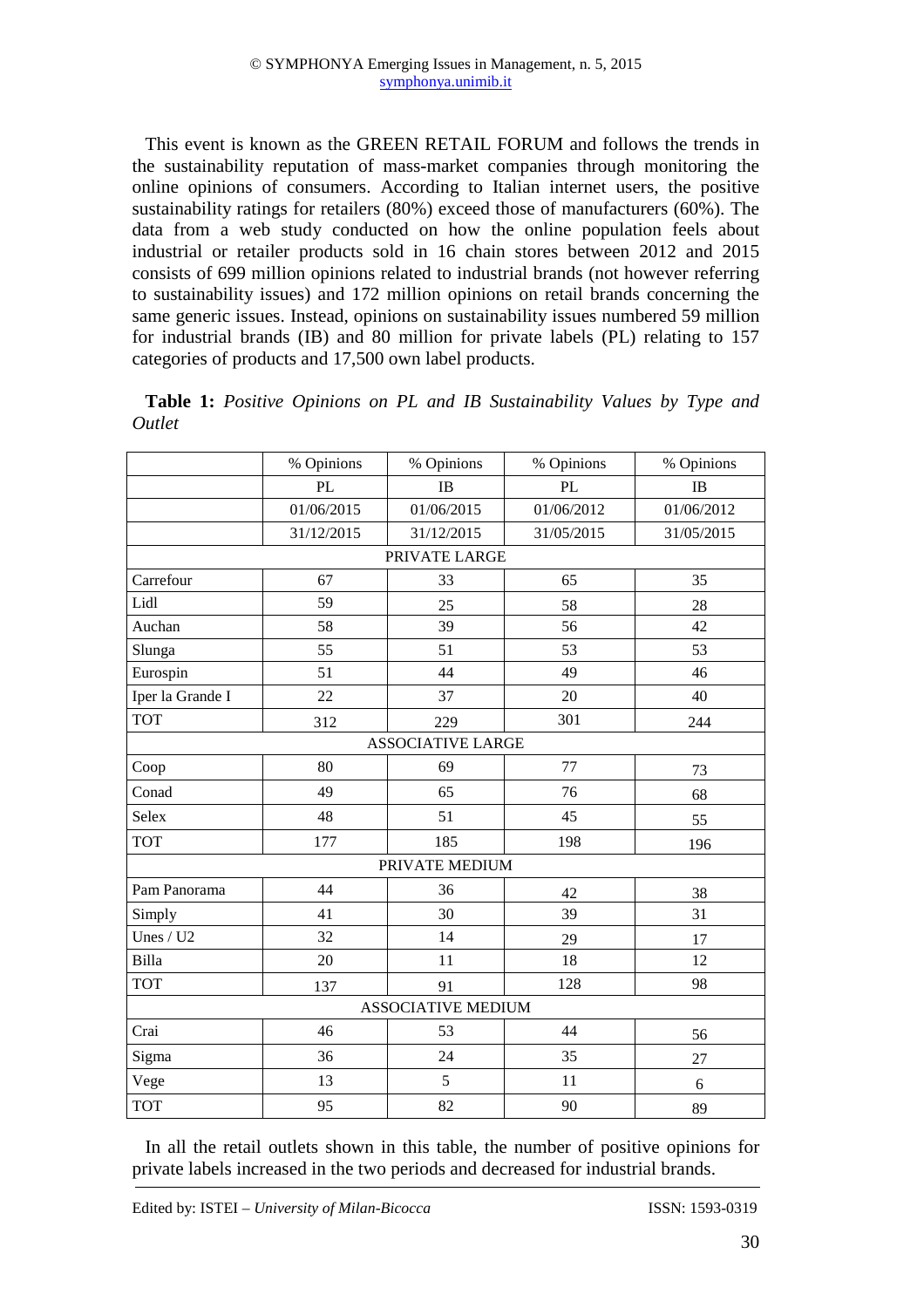|                          | Food | Children | <b>Pets</b> | <b>Dedicated</b><br>Lines | Homecare | <b>Personal</b><br>Care | <b>Generic</b><br><b>Pharmaceuticals</b> |
|--------------------------|------|----------|-------------|---------------------------|----------|-------------------------|------------------------------------------|
| 1.06.2012/<br>31.05.2015 | 55%  | 57%      | 56%         | 68%                       | 34%      | 51%                     | 58%                                      |
| 1.06.2015/<br>31.12.2015 | 56%  | 59%      | 56%         | 70%                       | 34%      | 52%                     | 60%                                      |

**Table 2:** *Positive Opinions on IB Sustainability by Product Category and Period* 

| Table 3: Positive Opinions on PL Sustainability by Product Category and Period |  |  |  |
|--------------------------------------------------------------------------------|--|--|--|
|                                                                                |  |  |  |

|                          | Food | Children | <b>Pets</b> | <b>Dedicated</b><br><b>Lines</b> | Homecare | <b>Personal</b><br>Care | <b>Generic</b><br><b>Pharmaceuticals</b> |
|--------------------------|------|----------|-------------|----------------------------------|----------|-------------------------|------------------------------------------|
| 1.06.2012/<br>31.05.2015 | 73%  | 68%      | 68%         | 58%                              | 51%      | 62%                     | 70%                                      |
| 1.06.2015/<br>31.12.2015 | 77%  | 73%      | 70%         | 64%                              | 53%      | 65%                     | 74%                                      |

These tables show that the positive opinions of both IB and Pl sustainability have increased over time.

**Table 4:** *Percentage Difference between the Positive Opinions of PL and IB in the two Periods* 

|                          | Food | <b>Children</b> | <b>Pets</b> | <b>Dedicate</b><br><b>Lines</b> | Homecare | <b>Personal</b><br>Care | <b>Generic</b><br><b>Pharmaceuticals</b> |
|--------------------------|------|-----------------|-------------|---------------------------------|----------|-------------------------|------------------------------------------|
| 1.06.2012/<br>31.05.2015 | 18%  | 11%             | 12%         | $-10%$                          | 17%      | 11%                     | 12%                                      |
| 1.06.2015/<br>31.12.2015 | 21%  | 14%             | 14%         | $-6%$                           | 19%      | 13%                     | 14%                                      |

Significantly, the differential in positive PL and IB opinions widens in the two periods and where PL rates lower than IB (dedicated lines, for example, for coeliacs), the distance decreases.

## **2. Sustainability and Point of Sale Product Range**

The product range at a point of sale is largely responsible for the level of environmental and social sustainability of a retail outlet. The ecological/social footprint of each of the thousands of products on the shelves creates virtuous or harmful values on which actions can be taken in terms of energy, waste, emissions and so forth. The analysis of consumer opinions shows that this is a source of great interest through which purchasing decisions can be stimulated.

Private label distributors would seem to facilitate consumer understanding of the social and environmental attributes of the product, probably because the influence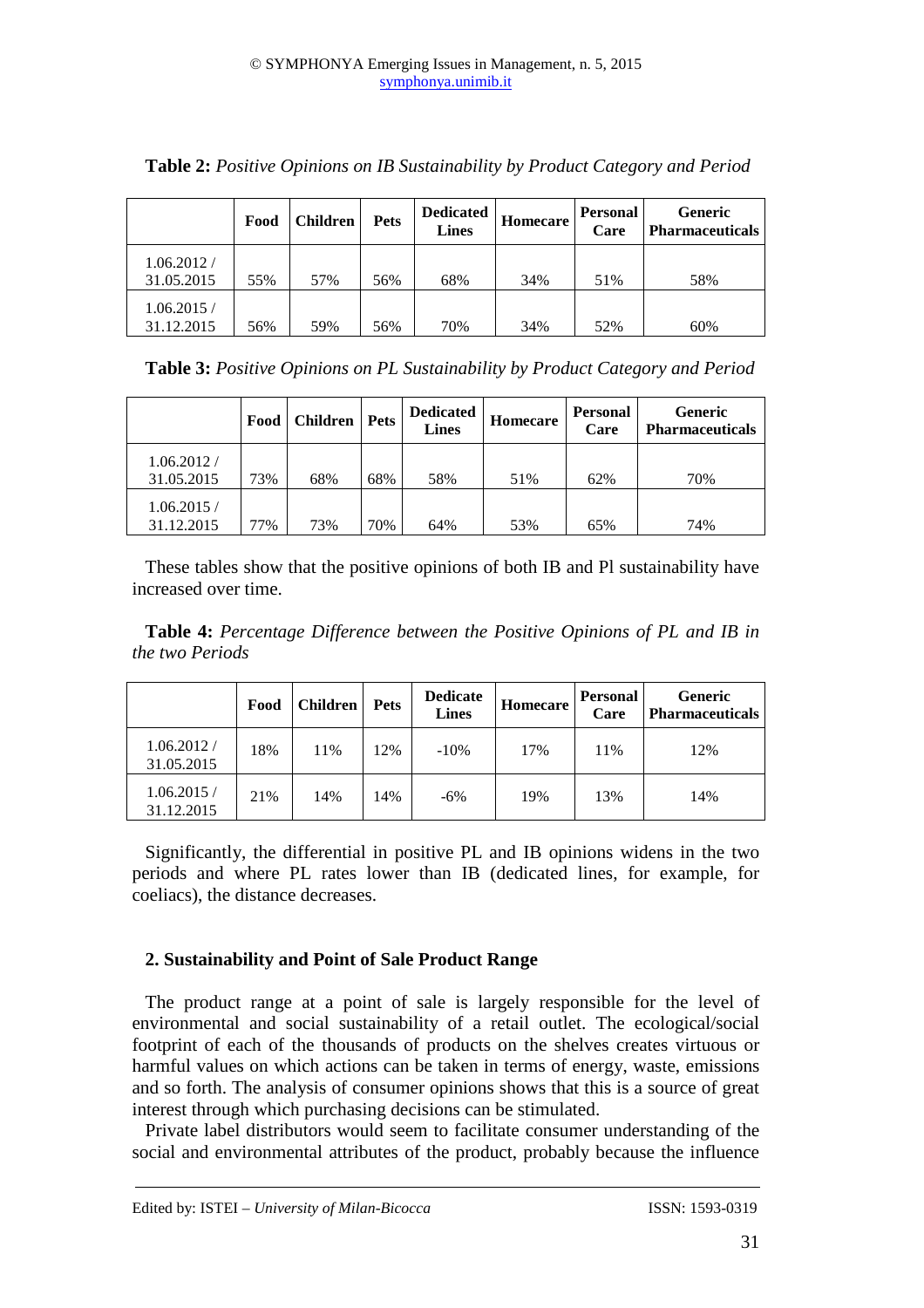of advertising is less perceived and even if intended to communicate sustainability, is ideologically linked to a persuasive function. Conversely, the retailer's umbrella brand enables consumers to concentrate on the message on the packing or label itself and any other supporting information using the retailer's image and communication for the emotional aspect and the product communication for the rational aspect.

Also important is what can be learnt from the new 'Benefit Corporation', namely, companies that in their statutes and governance confer responsibility to their directors for the social, environmental and economic effects of their operations, the ultimate sustainability orientation.

A good example of this approach is that of American 'PATAGONIA', a case of vertical integration from production to end user, in other words, a single-brand distributor.

We deem that being both a manufacturer with a 'brand' and retailer with a 'store' may help create the balance/harmony between emotion and awareness, and PLEF is promoting this as a change from the old to the new economy that balances immateriality (emotion) and materiality (awareness).

In the case of PATAGONIA, we summarise some of the CSR communications on their website that exemplify their attitude.

PATAGONIA web analysis minutes $<sup>1</sup>$ </sup>

a. Patagonia recently launched a campaign called the Footprint Chronicles intended to use the transparency of their supply chain to reduce adverse social and environmental impacts. The map on their website shows the locations of all the company's textile mills, factories and farms. They also post many articles concerning their supply chain and how to improve transparency.

i. Every product Patagonia sells has a link next to it that traces the materials used back to its source. This allows customers to be aware of the impact each product has whenever they make a purchase.

ii. The Footprint Chronicles are Patagonia's way of communicating sustainability initiatives to customers. They believe that an ordinary CSR report is not enough and wanted to create a more interactive and accessible way for people to learn about their initiatives.

iii. According to Patagonia, transparency requires visibility and accessibility. Most companies publish CSR or environmental impact reports, but the average customer is never going to search for those documents. Enabling customers to view the source of materials whenever they purchase a product and read articles about topics relating to sustainability on the website promotes transparency.

b. Patagonia openly accepts that some of the company's operations contribute directly to climate change and damage the environment. Patagonia uses the truth as a weapon, so to speak, by being honest about their practices to create trust with their customers. They understand that nobody believes that a company as big as Patagonia is completely clean and environmentally friendly and that real transparency entails disclosing the good and the bad. With this, they create trust and open dialogue with customers.

c. Some other Patagonia campaigns include the Worn Wear Initiative and the Fair Trade program.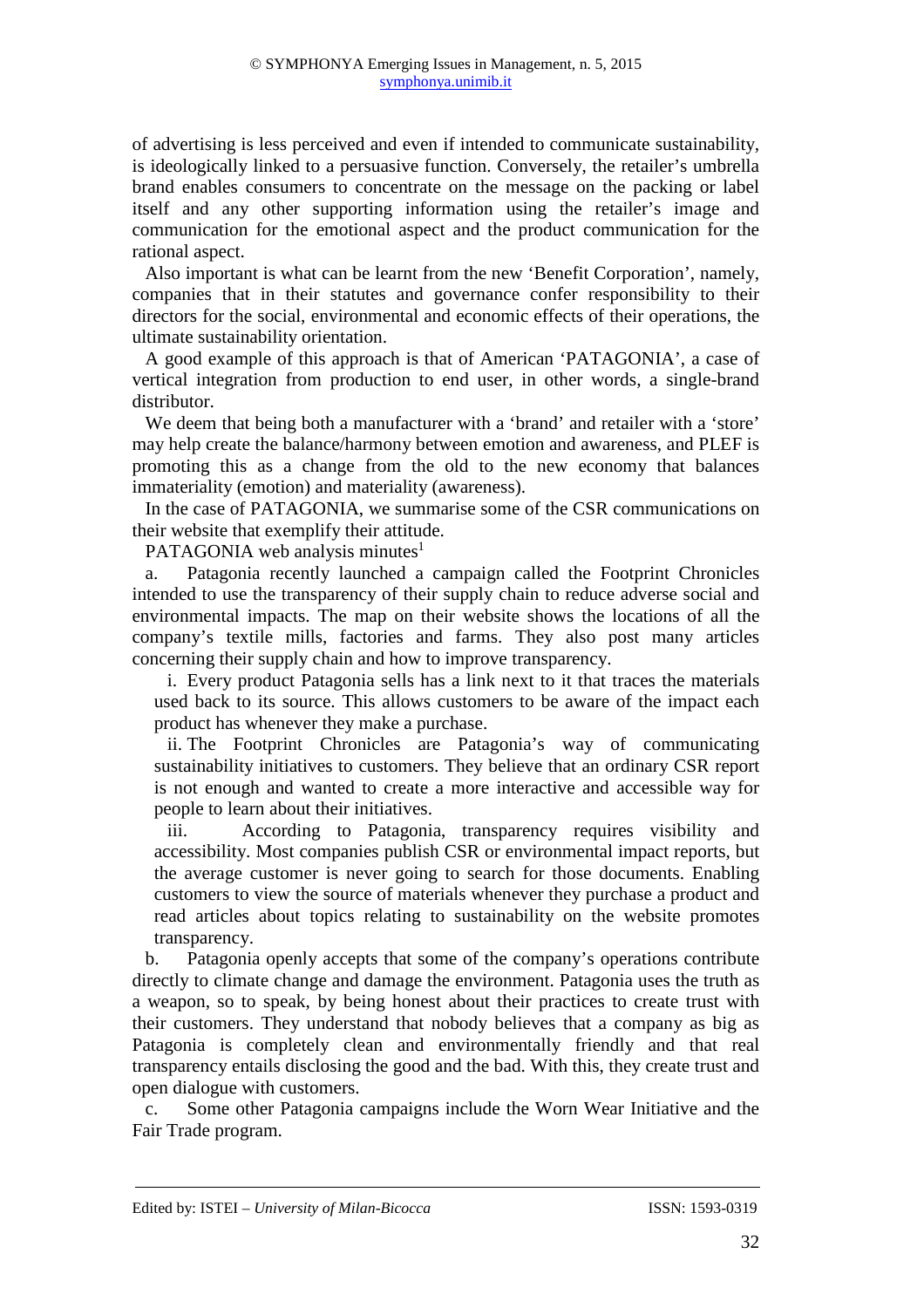i. The Worn Wear Initiative is a campaign focused on reducing the number of clothes and products people buy. Patagonia emphasizes only purchasing what one needs, avoiding excess shopping and repairing/reusing clothes. They state, 'Quality is at the heart of sustainability' and support the Worn Wear Initiative by producing durable, long-lasting clothes to minimize the need to purchase more clothes. This is interesting as it goes directly against the goal of most companies to sell as many clothes as possible. Patagonia also offers a lifetime guarantee on products (Patagonia's Ironclad Guarantee) allowing customers to send damaged clothing to be repaired.

ii. The Fair Trade program is Patagonia's way of promoting liveable wages for its factory workers. Some of the clothing is fair-trade certified, meaning Patagonia paid a premium to the workers who produced the clothing to ensure they are rewarded for their efforts. One factory earned an additional \$76,000 as a result of the program, which they used to buy raincoats for the monsoon season and build a kitchen, amongst other things. The program also encourages dialogue between workers and managers, which allows their voices to be heard. This is a huge improvement over companies such as Nike, which are infamous for their lack of transparency and the low wages they pay their factory workers.

## **3. Emerging Issues**

In terms of the evolutionary prospects, regardless of whether retail suppliers have a better sustainability reputation than industrial suppliers, we easily envisage that consumers will fully express their views.

In this respect, two potential scenarios emerge:

The first is that sustainability becomes commonplace, no longer a novelty, losing attention and priority, and consumers will assume that by definition every offer is sustainable.

The second is that sustainability becomes an obligation and consolidating the notion of respecting a constraint; the focus will be on finding solutions with supporting evidence and the implementation of a resilience model.

Both scenarios are at risk of not contributing to the evolutionary development of sustainability. The first because banality leads to incognizance as in the Titanic tragedy, the second due to the human condition, since focusing on duties does not motivate behaviour but creates new ghettos.

Perhaps a useful perspective to foster, after awareness, is real involvement that is relationally dynamic and replete with positive energy to jointly (consumersindustry-distributors-regulators) pursue a positive approach to the challenge by sharing ideas, skills, abilities and tools.

Hence, seeing and reading the proposals and suggestions of internet users for new networks with dialog in full symmetry between companies and institutions through blogs and social forums instils hope for good prospects, since the digital community tends to be a more sustainable community.

From this perspective, the more companies become aware of the opportunities, the more businesses will have a future. Certainly, the relationship between manufacturers and retailers will become increasingly hybrid and the new protagonists will be, and to some extent already are, virtual industry/retailers as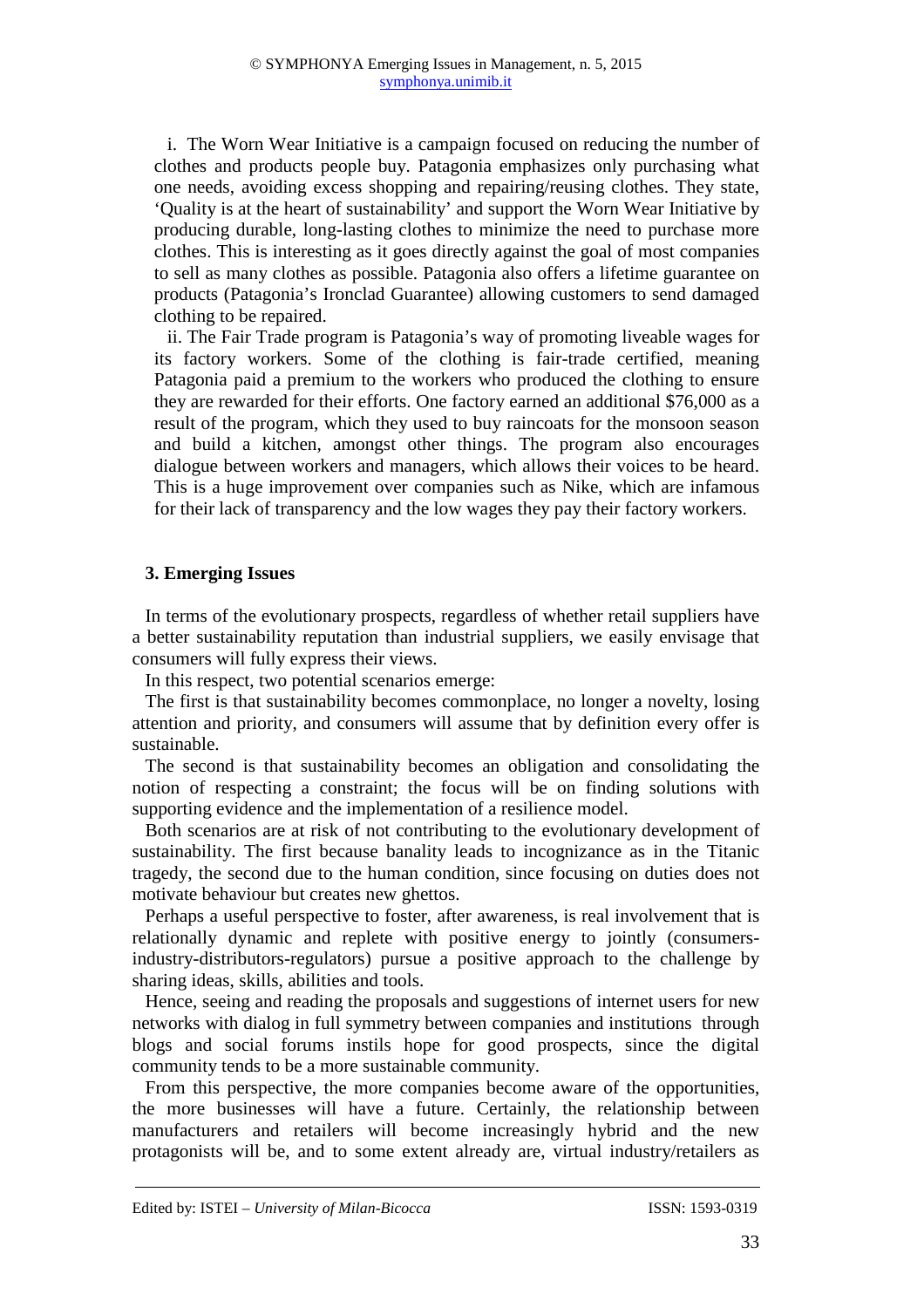well as a potentially independent platform designed to collect feedback on the industrial/retail offering with the participation of consumers.

All will become witnesses of sustainable mass consumption, not merely in words but in deeds.

### **Bibliography**

Basker, E., Klimek, S., & Hoang Van, P. (2012). Supersize It: The Growth of Retail Chains and the Rise of the 'Big-Box' Store, *Journal of Economics & Management Strategy*, 21 (3), 541–582.

http://dx.doi.org/10.1111/j.1530-9134.2012.00339.x

Brondoni, S.M. (2009). Market-Driven Management, Competitive Customer Value and Global Networks, *Symphonya. Emerging Issues in Management (symphonya.unimib.it)*, 1, 8-25.

http://dx.doi.org/10.4468/2009.1.02brondoni

Brondoni, S.M. (2015). Product Design Management and Global Competition, *Symphonya. Emerging Issues in Management (symphonya.unimib.it)*, 2, 13–24.

http://dx.doi.org/10.4468/2015.2.02brondoni

Esquer‐Peralta J., Velazquez L., & Munguia N. (2008). Perceptions of Core Elements for Sustainability Management Systems (SMS), *Management Decision*, 46 (7), 1027–1038.

http://dx.doi.org/10.1108/00251740810890195

Gandini, G., Bosetti, L., & Almici, A. (2014). Risk Management and Sustainable Development of Telecommunications Companies, *Symphonya. Emerging Issues in Management (symphonya.unimib.it)*, 2, 16-29

http://dx.doi.org/10.4468/2014.2.03gandini.bosetti.almici

- Gibbs, D. (2006). Sustainability Entrepreneurs, Ecopreneurs and the Development of a Sustainable Economy, *Greener Management International***,** 55, 63-78.
- Lambin, J. J. (2014). Rethinking the Market Economy, *Symphonya. Emerging Issues in Management (symphonya.unimib.it)*, 2, 4–15.

http://dx.doi.org/10.4468/2014.2.02lambin

McDonald, S., & Oates, C. J. (2006). Sustainability: Consumer Perceptions and Marketing Strategies, *Business Strategy and the Environment*, 15 (3), 157-170.

http://dx.doi.org/10.1002/bse.524

Riboldazzi, S. (2005). Global Retailers and Competitive Customer Value, *Symphonya. Emerging Issue in Management (symphonya.unimib.it)*, 2, 77-87.

http://dx.doi.org/10.4468/2005.2.07riboldazzi

Riboldazzi, S. (2010). Retail Policies in the Global Gasoline Market, *Symphonya, Emerging Issues in Management (symphonya.unimib.it)*, 1, 86-101.

http://dx.doi.org/10.4468/2010.1.09riboldazzi

Rieple, A., Pironti, M., & Pisano, P. (2012). Business Network Dynamics and Diffusion of Innovation, S*ymphonya. Emerging Issues in Management (symphonya.unimib.it)*, 2, 13-25.

http://dx.doi.org/10.4468/2012.2.02rieple.pironti.pisano

Salvioni, D.M., & Astori, R. (2013). Sustainable Development and Global Responsibility in Corporate Governance, *Symphonya. Emerging Issues in Management (symphonya.unimib.it),* 1, 28-52.

http://dx.doi.org/10.4468/2013.1.03salvioni.astori